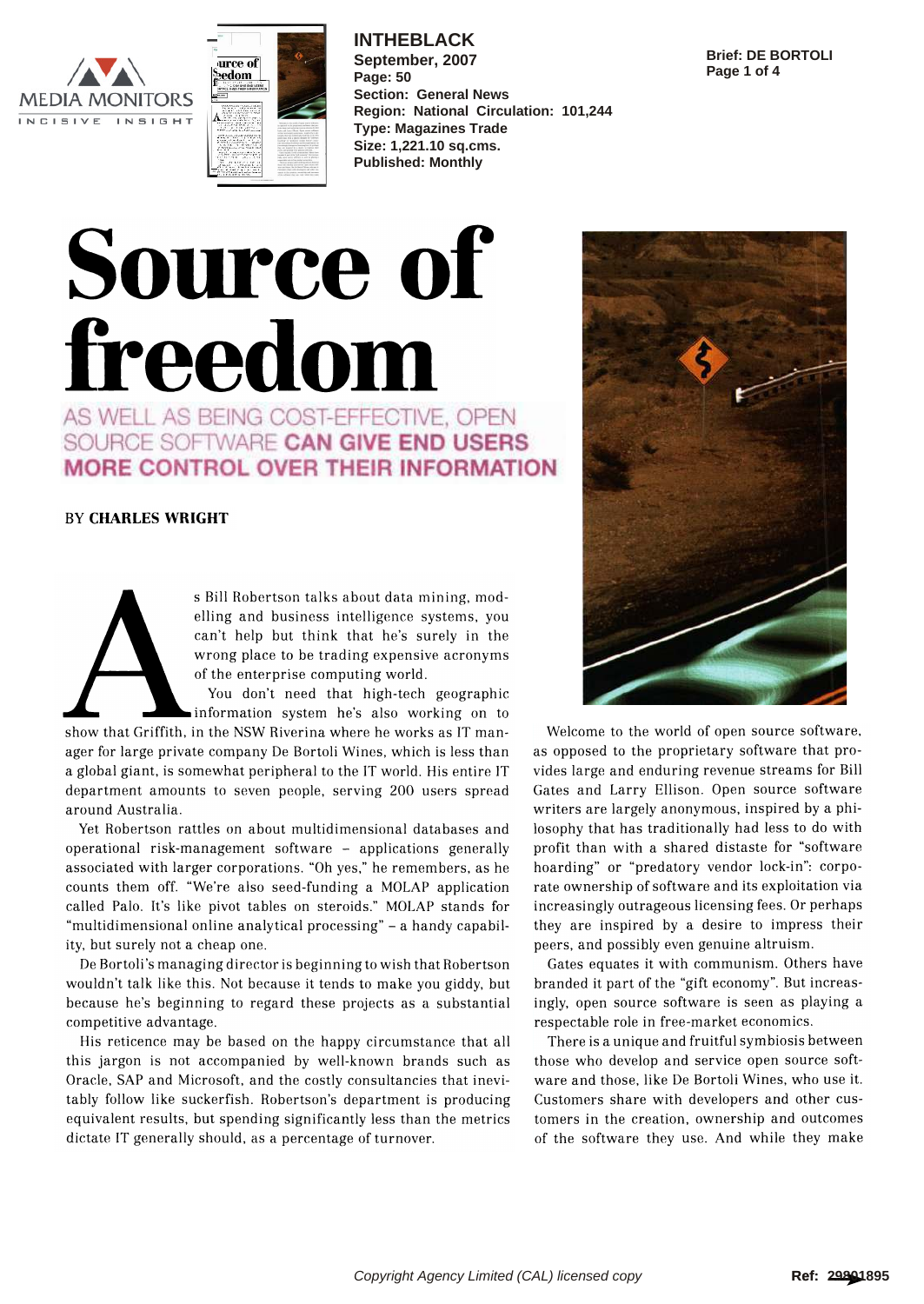



**INTHEBLACK September, 2007 Page: 50**

**Region: National Circulation: 101,244**

**Section: General News**

**Type: Magazines Trade Size: 1,221.10 sq.cms. Published: Monthly**

**Brief: DE BORTOLI Page 2 of 4**



substantial savings, an increasing number of open source providers are notching up healthy profits.

Even IBM has hitched its wagon to the open source train, favouring moves towards Linux from its proprietary AIX system.

For many business users, the attraction is financial. Robertson hastens to repeat the open source mantra, "Free as in free speech, not free as in free beer". Though he points out that some of the savings the company makes on licences are pushed into support contracts and on-site training, companies that deploy this sort of "free" software still make considerable savings.

In south-east Queensland, for instance, Toowoomba Shire Council calculated the licence fees it would have to pay Microsoft for running its web content-management system on Windows, SQL Server and IIS (internet information server) to be \$A250,000 per year. And that would have given it a licence for only 15 users, rather than the 90 seats the council needed.

Rather, the council went searching on SourceForge.net, the central repository of open source projects that - at the time of publication - listed 152,684 separate applications, and more than 1.6 million users.

The council's IT department rolled out an application called Joomla!, which is a powerful, flexible content-management system

# $\bullet$  True to the spirit of the open source movement, when the council developed enhancements, they released the code for other users to share

that can run anything from a personal website to online newspapers, magazines and complex corporate portals.

Joomla! allows the council to run its own site and about 10 others. The simplicity of Joomla! means that, rather than having sites managed by IT professionals, the departments directly involved edit and administer them, which saves even more money.

True to the spirit of the open source movement, when the council developed enhancements (including a Google plug-in module that allows users to scan the search engine directly from the home page, rather than installing a Google tool bar, which would have raised the potential for problems), they released the code for other users to share. That spirit can make the upgrade cycle of proprietary software look painfully slow.

Samuel Moffatt, a web services support officer with the Toowoomba Shire Council, points out another use for Joomla! It integrates with the Novell eDirectory tree, via LDAP (the "lightweight directory access protocol" that email and other programs use to look up information from a server), to provide single sign-on services for users. Rather than having them tying up support resources by ringing up and asking for their password, the system automatically logs them in when they start their computers. The council also uses another open source tool called "dotproject", for corporate performance management and project management.

As it happens, cost is not the reason for Bill Robertson's enthusiasm. In the case of De Bortoli Wines, the motivation for embracing open source was the concept of "data sovereignty".

"For us," says Robertson, "it's the same rationale as for the Australian National Archives. De Bortoli Wines is a family business that takes a long-term view. We want to control our own destiny. We want to be able to open a document >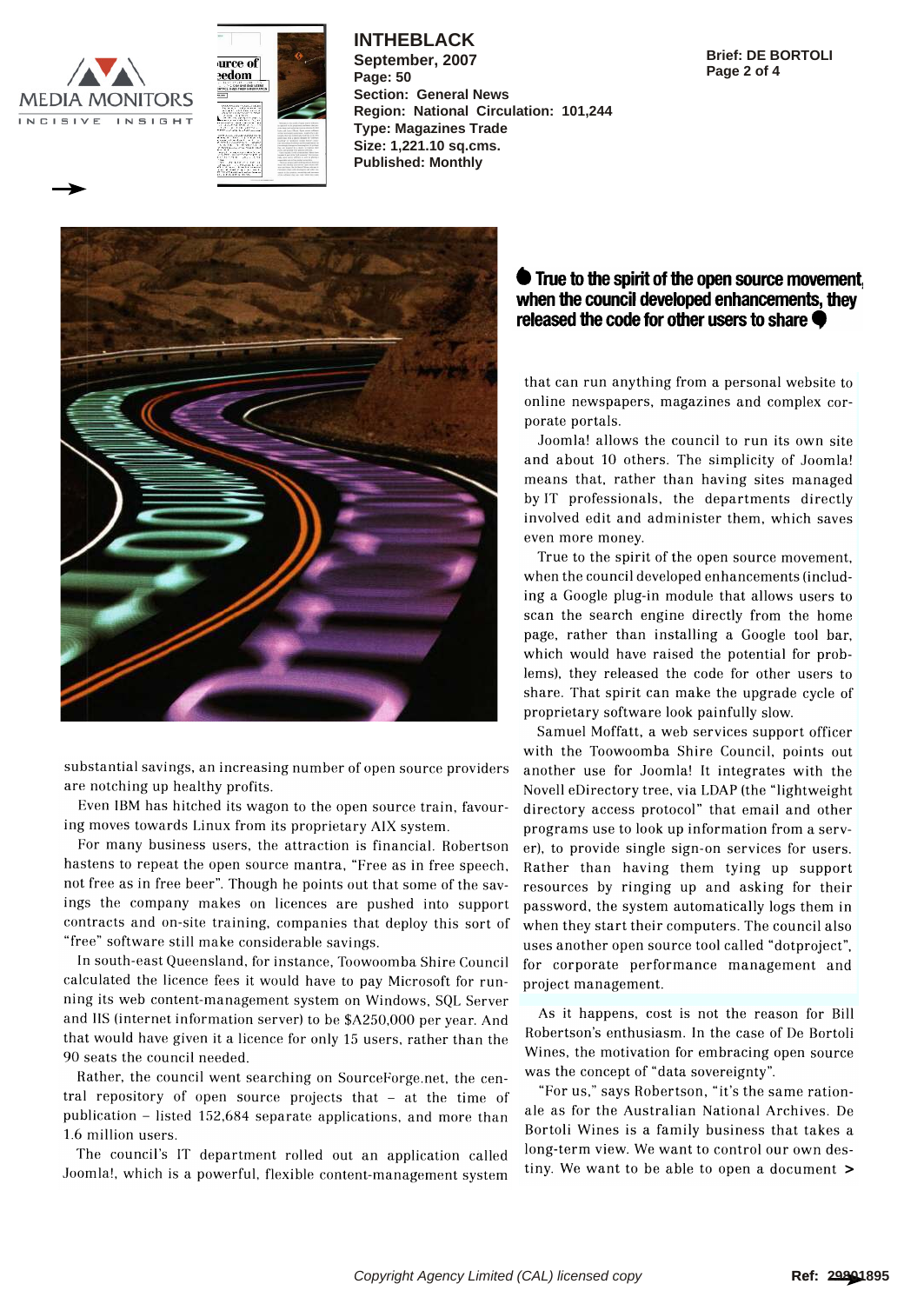



**INTHEBLACK September, 2007 Page: 50 Section: General News Region: National Circulation: 101,244 Type: Magazines Trade Size: 1,221.10 sq.cms. Published: Monthly**

> in WordPerfect or Lotus 1-2-3 or whatever we choose, in five, 10 or 20 years."

Robertson says that companies that produce files in proprietary formats, from Microsoft Word or Excel or Oracle databases, don't have ultimate control over them. "The only way you can have ownership of your own data is to make sure the formats are genuinely open," he says, "and not encumbered by patents, where something has binary data that is embedded in it."

His view is that Microsoft's recent change of heart, under which it aligned its Office 2007 format with the Open XML standard, is little more than lip service, and that its proprietary code still has Microsoft-specific formatting which to a large extent defeats the purpose. He is supported in his opinion by the Japanese government, which in July became the first government to give preference to software that adheres to open standards, and inter-operates easily with other software.

Data sovereignty is becoming an increasingly strong driver for open source operating systems and applications, and it can bob up in unexpected ways. Alan Lazarus, a partner in Melbourne-based

# $\bullet$  It seemed possible that at some point in the future, I wouldn't be able to access my own data  $\bullet$

boutique outsourcing HR and recruitment firm OnCall People Solutions, went looking for an alternative to proprietary systems midway through 2006, when the hard drive on his Macintosh computer crashed, taking his digital photography collection with it. Although Lazarus was able to recover the images, he could not recover all the metadata, the details of camera settings, dates and other details.

"I'd been getting irritated about Microsoft's Genuine Advantage programs for Windows and Office, which continually forced me to validate the software I'd already bought," Lazarus says. "And although we'd bought licences for several copies of Office for the Mac, it got angry every time we tried to run more than one copy.

"I realised that I was quite nervous about Microsoft's Digital Rights Management policies and proprietary file formats. It seemed possible that at some point in the future, I wouldn't be able to access my own data, just as I'd lost the information with my photographs."

The version of Linux he adopted is called Ubuntu. Funded by a powerful friend of the open source movement, South African IT multimillionaire Mark Shuttleworth, Ubuntu has become increasingly successful in achieving its aim of producing a version of the open source operating system that non-technically minded people can easily install and use. In its latest release, version 7.04, it is arguably a respectable competitor to Microsoft Windows Vista. And featuring the Beryl accelerated desktop, it is even more visually appealing than Vista.